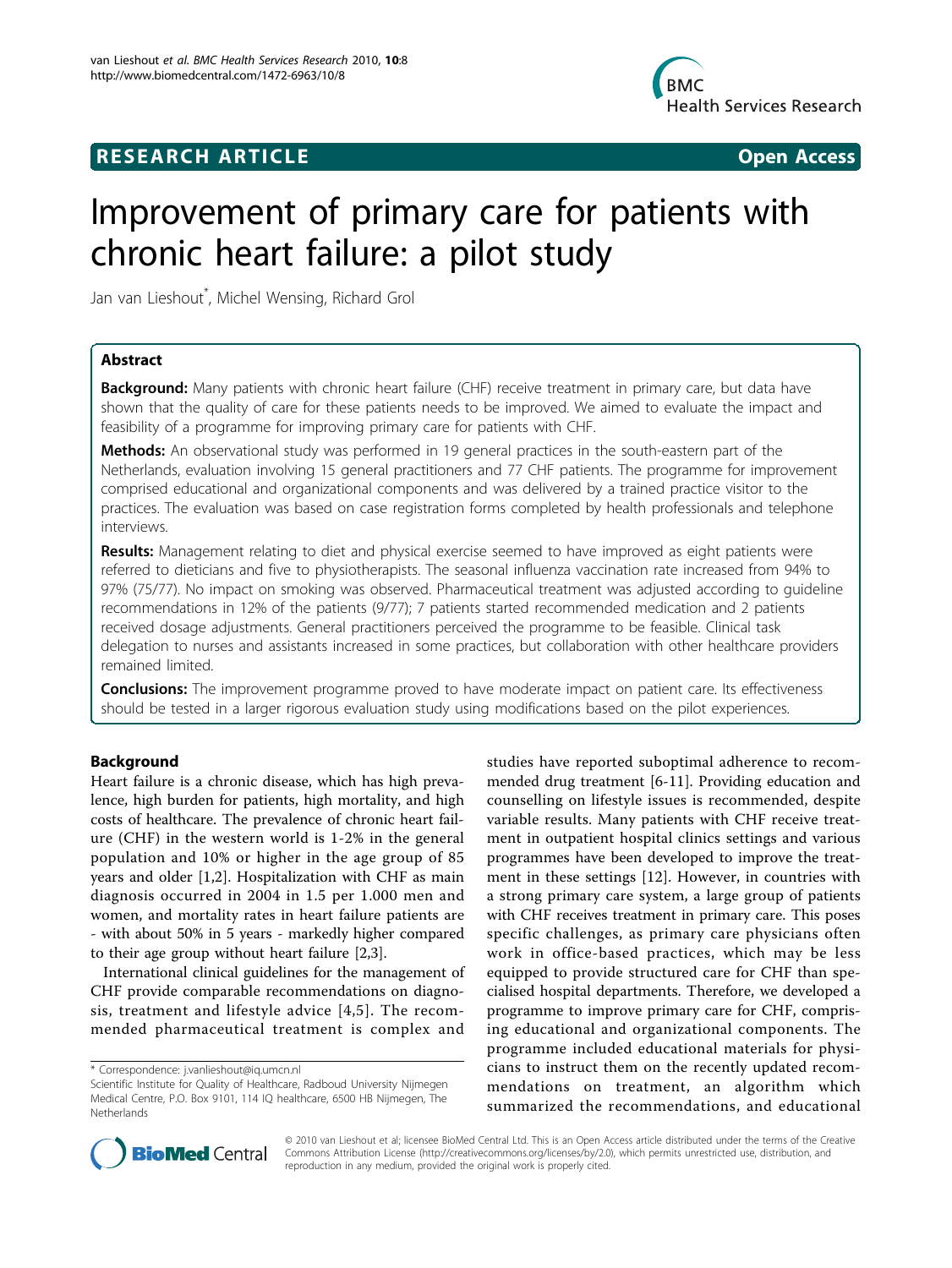materials for patients. The organizational components comprised advice on organisational development of the practice, particularly focused on delegation of clinical tasks to practice assistants and nurses, which was delivered by a trained practice visitor. The underlying expectation was that this multifaceted programme would effectively improve patient care [[13\]](#page-6-0). The aim of our study was to examine the impact on patient care and the feasibility of the programme.

## Methods

## Design

The study had a prospective observational design, with a six-month follow up period. A mixed methods approach was used, including both qualitative and quantitative data-collection. Quantitative data included changes in lifestyle advice and medication during the study period. The medical ethical committee (CMO Regio Arnhem - Nijmegen) assessed the study proposal and judged that the study could be conducted without its approval.

## Participants

The study population consisted of general practitioners (GPs) recruited in two regions in the southeastern part of the Netherlands. GPs were randomly selected from a national list and then approached for this study. Participating GPs were asked to include patients with CHF from their practice of whom the GPs considered themselves to be the physician taking care of the treatment of this condition in the patient. On average, a GP in the Netherlands has 25 patients listed with heart failure and about half of them receive their CHF treatment in primary care [[14](#page-6-0),[15](#page-6-0)].

## Improvement programme

The programme comprised educational and organizational components, targeted at physicians, nurses and assistants, and patients. The educational component included a written summary of the non-pharmaceutical and pharmaceutical treatment recommendations. The information on non-pharmaceutical treatment concerned physical exercise, diet, smoking cessation, influenza vaccination, and materials to support advice to patients. The information on pharmaceutical treatment concerned the different drug groups advised: diuretics, ACE inhibitors or ARBs, beta blocking agents, aldosteron blocking agent, and digoxin. The contents were based on the prevailing Dutch College of General Practitioners' (DCGP) practice guideline on heart failure, revised and issued in 2005 with new recommendations on the use of ACE-inhibitors or angiotensin receptor blockers (ARBs), and on beta-blocker treatment [[16\]](#page-6-0).

In addition, we developed a form that summarized the various therapeutical options. We offered two-page case registration forms on which the GP could register the treatment at the start of the programme for each individual patient. The first page of the form guided the GP, nurse or practice assistant through the lifestyle issues and recommended giving advice when appropriate. The second page offered a stepwise overview through the drug treatment options. Possible changes in treatment could be noted. When a patient did not receive a certain indicated treatment option a question about the reason followed.

The organizational component of the programme comprised tailored advice on the practice organisation. Practices were encouraged to come to agreement about collaboration with other care providers and on the delegation of clinical tasks to nurses within the practice. To support this, a model for cooperation and task delegation was presented. We suggested that nurses and assistants could give non-pharmaceutical advice and have follow up contacts for monitoring side effects, blood pressure and other relevant clinical parameters during drug treatment titration. Also, in a stable phase periodical control visits could be delegated. A scheme was provided, offering an overview of tasks that could be delegated and offering advised moments of consultation with the GP. Furthermore, practices were encouraged to build a structured organization of the care for heart failure patients, which included regularly planned contacts with heart failure patients to evaluate their treatment, on a 3-months basis in a stable phase and with 2 to 4 weeks intervals during medication adjustments. Another organisational aspect of the improvement programme was that practices were encouraged to establish collaboration with physiotherapists and dieticians.

All materials were included in a package: the educational material, supportive materials, information on organisation, a scheme for task delegation, and the guiding patient information form. A trained practice visitor visited all practices. This practice visitor, a former practice assistant, was an experienced practice consultant trained in data collection and supporting practices in organizational changes. She clarified the project, introduced the folder, and checked if practices were able to select patients with heart failure appropriately. Six randomly assigned practices were offered three extra visits during the six-month period to study whether just introducing the material would be a feasible method and whether follow-ups were considered useful by the participating GPs. All other practices received one telephone call after four weeks to check whether they managed to fill in the patient registration forms. In follow up visits practices were encouraged to make organisational adjustments and to use the patient registration forms. Throughout the project period a GP with specific knowledge of treatment of CHF was available for questions raised by the participating GPs.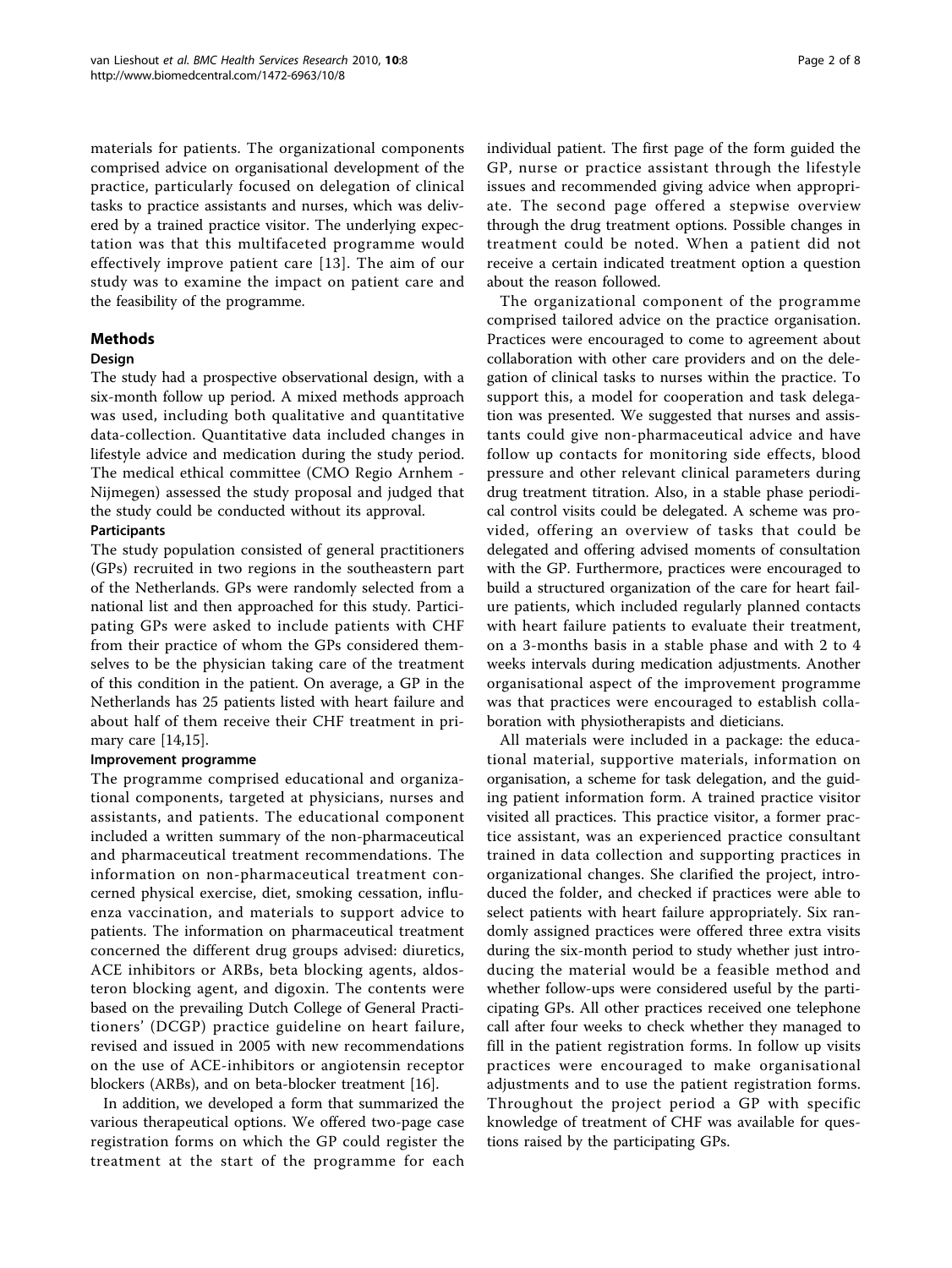### Measures

Impact on patient care was assessed in terms of changes in drug treatment and life style advice given during the pilot period. This was based on the patient registration forms, which were completed by the GP, nurse or practice assistant for each included patient. The measures concerned treatment at the start of the programme, information on non-pharmaceutical treatment and medication changes with respect to heart failure during the programme period of 6 months. Practices were asked to send in anonymized duplicates of all patient registration forms at the end of the project period.

The feasibility of the programme was assessed in terms of GP reported experiences, using data from telephone interviews at the end of the project period. Our semi-structured questions focused on changes in collaboration with other care providers and task delegation within the practice, on time spent by GPs for our programme, and on the GPs views on the various components of the programme.

#### Data-analysis

Results were categorized and presented descriptively.

## Ethical approval

The medical ethical committee (CMO Regio Arnhem - Nijmegen) assessed the study proposal and judged an approval was not necessary.

## Results

## Sample

In total 654 GPs were informed about our project by letter, of which 22 GPs agreed to participate in the study. Three GPs dropped out because of lack of time. Thirteen practices were visited just once at the project start. Six practices were visited three times; after the third visit they were offered another contact either by telephone or a visit. They all decided an extra visit was not necessary. When planning the telephone evaluations 4 GPs, all visited once, declared that they did not work with the materials at all. Therefore they did not participate in the evaluation. So, finally, 15 GPs participated in the evaluation; 10 of them sent in 77 patient registration

| Page 3 of 8 |  |  |  |
|-------------|--|--|--|
|-------------|--|--|--|

forms. All GPs were able to select patients using ICPC codes. Table 1 summarizes these data. The study period was from October 2007 until April 2008.

Table [2](#page-3-0) shows data on the 19 participating GPs and their practices and Table [3](#page-4-0) shows demographic data of the patients included. All but one participating practices had one or more practice nurses. In seven practices these nurses already had clinical tasks in CHF care. Most GPs judged the DCGP's clinical practice guideline programme in general and the guideline on CHF in particular, positively. Involvement of a dietician or a physiotherapist in the care for heart failure patients was formalized in three and two practices respectively. Eleven GPs reported formal involvement of a cardiologist, one reported formal involvement of a heart failure nurse and one involved a heart failure outpatient clinic.

The patient sample included slightly more females (58%) than males, and the mean age was 78. About one third of the patients (37%) was in NYHA class III or IV, indicating more severe CHF. The GPs reported hypertension as one of the causes of heart failure in 57% of the patients and coronary heart disease in 47%.

The expert GP had telephone contacts with 3 GPs and email contacts with another 3 practices. One of the participating GPs had questions considering treating octogenarians; other issues were organizational.

## Impact

Table [4](#page-5-0) shows the impact on lifestyle advice and drug treatment. Eight out of the 17 patients who received (renewed) dietary advice eight were referred to a dietician. Also, out of 28 patients who were advised on physical activity 5 patients were referred for physical activity therapy. Seasonal influenza vaccination grade was already high (94%, 72/77), but during the winter in the project period another three more patients were vaccinated. Of the patients registered as smokers 4 were (again) advised to stop smoking. None of them actually quitted smoking.

In 4 patients their GP started a diuretic and in 3 patients an ACE inhibitor or ARB in accordance with the recommendations. Furthermore, in one patient ACE

|                                                            | Group 1<br>(three visits) | Group 2<br>(one visit) | <b>Total</b> |
|------------------------------------------------------------|---------------------------|------------------------|--------------|
| Included practices                                         |                           | 15                     | 22           |
| Refused to participate                                     |                           |                        |              |
| Participating practices                                    | 6                         | 13                     | 19           |
| Number of practices participating in<br>the evaluation     | 6                         | $\mathsf{Q}$           | 15           |
| Number of practices returning<br>patient information forms |                           |                        | 10           |
| Number of patient registration<br>forms                    | $35(4-10)$                | $42(4-10)$             | $77(4-10)$   |

## Table 1 Flow of included practices and patients.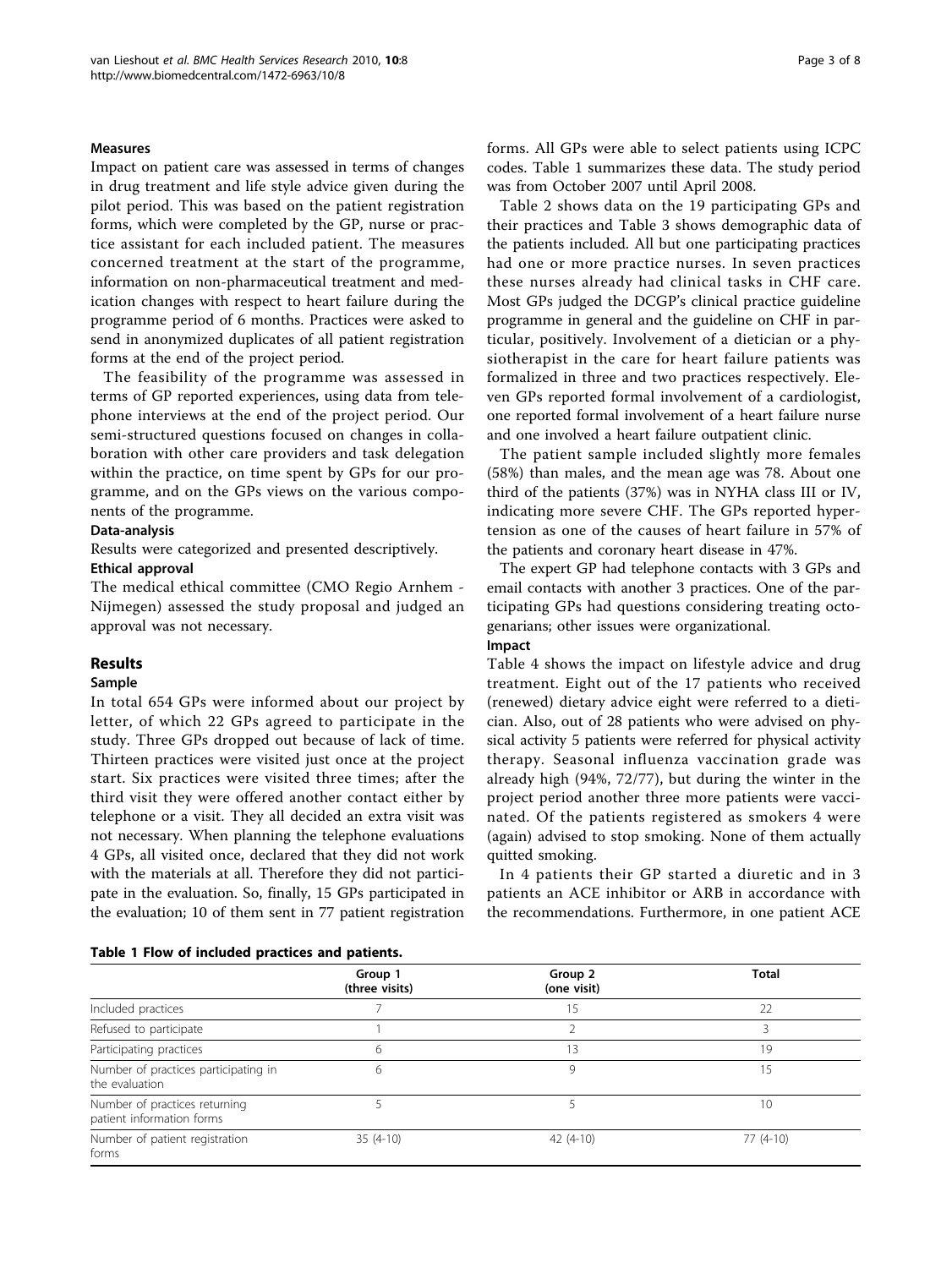<span id="page-3-0"></span>Table 2 Baseline characteristics of the general practices (total  $n = 19$ ).

|                                                                                                    | N              | $\%$ |
|----------------------------------------------------------------------------------------------------|----------------|------|
| Number of GPs in the<br>practice:                                                                  |                |      |
| Solo practice                                                                                      | 12             | 63   |
| Duo practice                                                                                       | 5              | 26   |
| Group practice                                                                                     | $\mathfrak{D}$ | 11   |
| Number of practices<br>with practice support                                                       | 18             | 95   |
| Practice supportive staff<br>member with tasks in<br>heart failure                                 | $\overline{7}$ | 37   |
| Number of practices<br>accreditated                                                                | 5              | 26   |
| Agreement with<br>contents of heart failure<br>practice quideline                                  | 16             | 84   |
| Positive attitude<br>towards practice<br>guidelines in general                                     | 17             | 89   |
| Formalized cooperation<br>with dietician                                                           | 3              | 16   |
| Formalized cooperation<br>with physiotherapist                                                     | $\overline{2}$ | 11   |
| Formalized cooperation<br>with cardiologist                                                        | 11             | 58   |
| Formalized cooperation<br>with others (heart<br>failure nurse, heart<br>failure outpatient clinic) | $\overline{2}$ | 11   |

inhibitor dosage was optimized. Although just over half of the patients were treated with a beta-blocker, the GPs did not start beta-blocker treatment with any patient. On the patient registration, all patients with beta-blockers indicated but not prescribed were said to have a contra indication. In one patient the beta-blocker dosage was optimized. In total, medication was adjusted in 9 patients (12%).

## Feasibility

All elements of the programme were evaluated positively by the vast majority of the 15 GPs involved in the evaluation. Of them, 14 had positive judgements about both the written materials and the practice visits, and 12 about the patient registration forms. Thirteen GPs would advise colleagues to participate in this heart failure programme and would participate in a programme like this again. The mean time investment for the GP was 2.5 hours, ranging from 0.5 to 5 hours.

Six GPs made organisational changes in the management of chronic heart failure care. Only a few GPs considered cooperation with other disciplines in the care improved: three GPs with a dietician, one with a physiotherapist, and one with a cardiologist. Nine GPs considered care for heart failure patients in their practice as improved.

In the group with repeated visits all practices were satisfied in their need for support after 3 visits although another follow up visit was offered. One GP thought the support was more than necessary. In the group with just one practice visit 4 GPs would have welcomed more support; the other 5 GPs were satisfied with just one visit.

## **Discussion**

## Main conclusions

The programme to improve primary care for patients with CHF proved to be feasible and to be associated with clinically relevant improvements in at least some patients, particularly regarding lifestyle advice. All components of the programme - the written material including the patient registration forms and the practice visits by the outreach visitor - were positively assessed. There was no clear optimum number of visits by the practice visitor (one or three). Obviously, the need for visits will differ between practices. In a number of practices one practice visit did not suffice, as in the group of 13 practices that were visited once only 9 GPs finally worked with the materials provided, and 4 of these 9 GPs considered support with one visit insufficient.

## Interpretation

Especially in specialist medical care, there have been several initiatives for improving healthcare for patients with CHF. Many of these programmes include more frequent contacts with the patients by specialized heart failure nurses than usual care provides. The outcomes of these heart failure programmes were not consistent [[17-19\]](#page-6-0).

A limited number of randomised controlled trials evaluated improvement programmes for the treatment of heart failure in primary care [[20](#page-6-0)-[24\]](#page-6-0). Interventions consisted of nurse-led contacts, computer based treatment suggestions, practice guideline recommendations and disease management programmes, for instance. Again, outcomes were not consistent, with significant differences in some endpoints defined, but not in all. Therefore, also in primary care, further effort is necessary to develop effective improvement programmes.

Our programme aimed to achieve changes by reducing various types of barriers for change, the complexity of the prevailing practice guideline with recently changed treatment recommendations being one. Therefore we provided educational interventions. Secondly, in CHF care there was no structured approach as there is in diabetes care. We proposed organizational interventions, which were tailored to the practice. Although the impact of tailoring and combining interventions has not been found to be consistently more effective than single interventions [[13](#page-6-0)], many experts have proposed that these two aspects contribute to the effectiveness of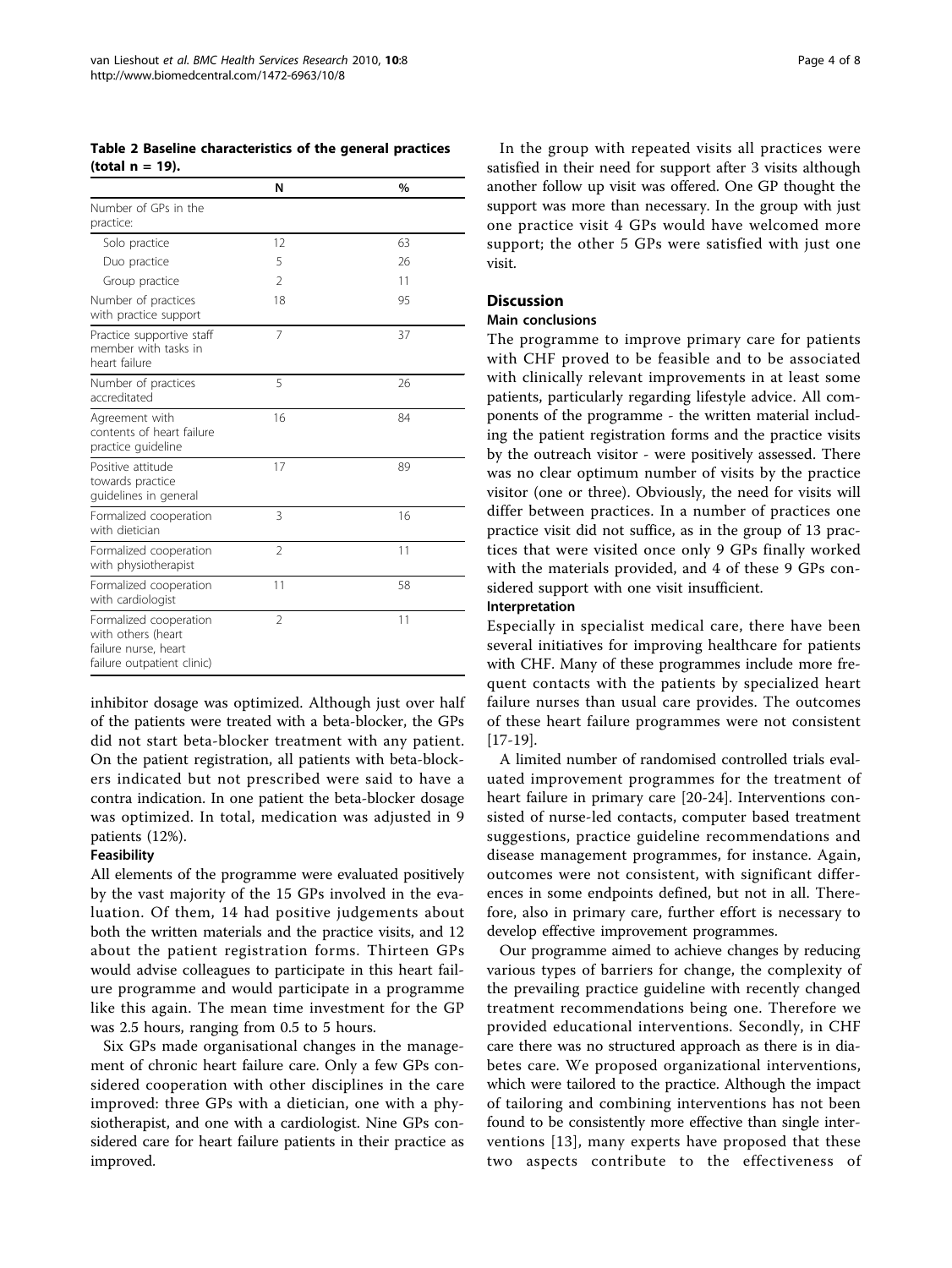#### <span id="page-4-0"></span>Table 3 Patient characteristics at baseline (n = 77).

|                                                   | $n = 77$                   | $\%$           |
|---------------------------------------------------|----------------------------|----------------|
| Sex                                               |                            |                |
| Male                                              | 32                         | 42             |
| Female                                            | 44                         | 58             |
| Mean age (youngest and oldest)                    | 78<br>sd 10,3<br>$(44-92)$ |                |
| Years since diagnosis on average                  | 6                          |                |
| NYHA class                                        |                            |                |
| $\perp$                                           | 16                         | 23             |
| $\, \parallel$                                    | 29                         | 41             |
| $\mathbb{H}$                                      | 19                         | 27             |
| $\mathsf{I}\mathsf{V}$                            | 7                          | 10             |
| Smoking                                           |                            |                |
| Yes                                               | 9                          | 13             |
| <b>No</b>                                         | 60                         | 87             |
| Causes of heart failure (more than one possible): |                            |                |
| - Coronary heart disease                          | 36                         | 47             |
| - Hypertension                                    | 44                         | 57             |
| - Others (e.g. rhythm disorders)                  | 19                         | 25             |
| Co morbidity                                      |                            |                |
| - Myocardial infarction in medical history        | 16                         | 21             |
| - Angina pectoris                                 | 25                         | 32             |
| - CABG or PCI in medical history                  | 8                          | 10             |
| - Hypertension                                    | 34                         | 44             |
| - Asthma                                          | 3                          | $\overline{4}$ |
| - COPD                                            | 13                         | 17             |
| - Diabetes mellitus                               | 24                         | 31             |
| - Hypothyroid disease                             | $\overline{3}$             | $\overline{4}$ |
| - Hyperthyroid disease                            | 3                          | $\overline{4}$ |
| - Rhythm disorders, e.g. atrial fibrillation      | 11                         | 14             |
| - Others                                          | 52                         | 68             |
|                                                   |                            |                |

Percentages are from the forms with data on the question, ignoring forms with missing data.

programmes for improving healthcare [[25\]](#page-6-0). A problem, however, is that tailoring interventions to organizational barriers is difficult [\[26](#page-6-0)].

Our patient sample seemed to represent the population quite well, considering sex, age, pathology underlying CHF, and co-morbidity [[8](#page-6-0),[11\]](#page-6-0). The rather high percentage of NYHA class III or IV (37%) might be unexpected in primary care. Yet, especially in the group of old and severely ill, patients usually do not visit the outpatient clinic and are treated in primary care with home visits.

Several studies showed that pharmaceutical treatment of heart failure patients in general practices is not optimal. Forty to 78% of the heart failure patients were treated with an ACE-inhibitor or ARB [[6-11](#page-6-0)]. In our sample 82% of the patients were using an ACE-inhibitor or ARB. The use of beta-blockers in previous studies varied from 7 to 32% [[8](#page-6-0),[10](#page-6-0),[11\]](#page-6-0). In our study 56% of the patients used a beta-blocking agent. Our relatively high percentages may indicate a selection of practices or patients, but may also reflect the fact that our data were collected more recently. Revised practice guideline recommendations for Dutch GPs have been published in 2005. Though treatment was good already there was still room for improvement, and the percentage of patients who received improved care reflects percentages found in previous studies of implementation interventions [\[27\]](#page-6-0).

We did not find much change in formalized interdisciplinary cooperation with other care providers. Our programme did not contain supportive materials for improvement of interdisciplinary cooperation (for instance with dieticians). This clearly has to be addressed in further development of the programme,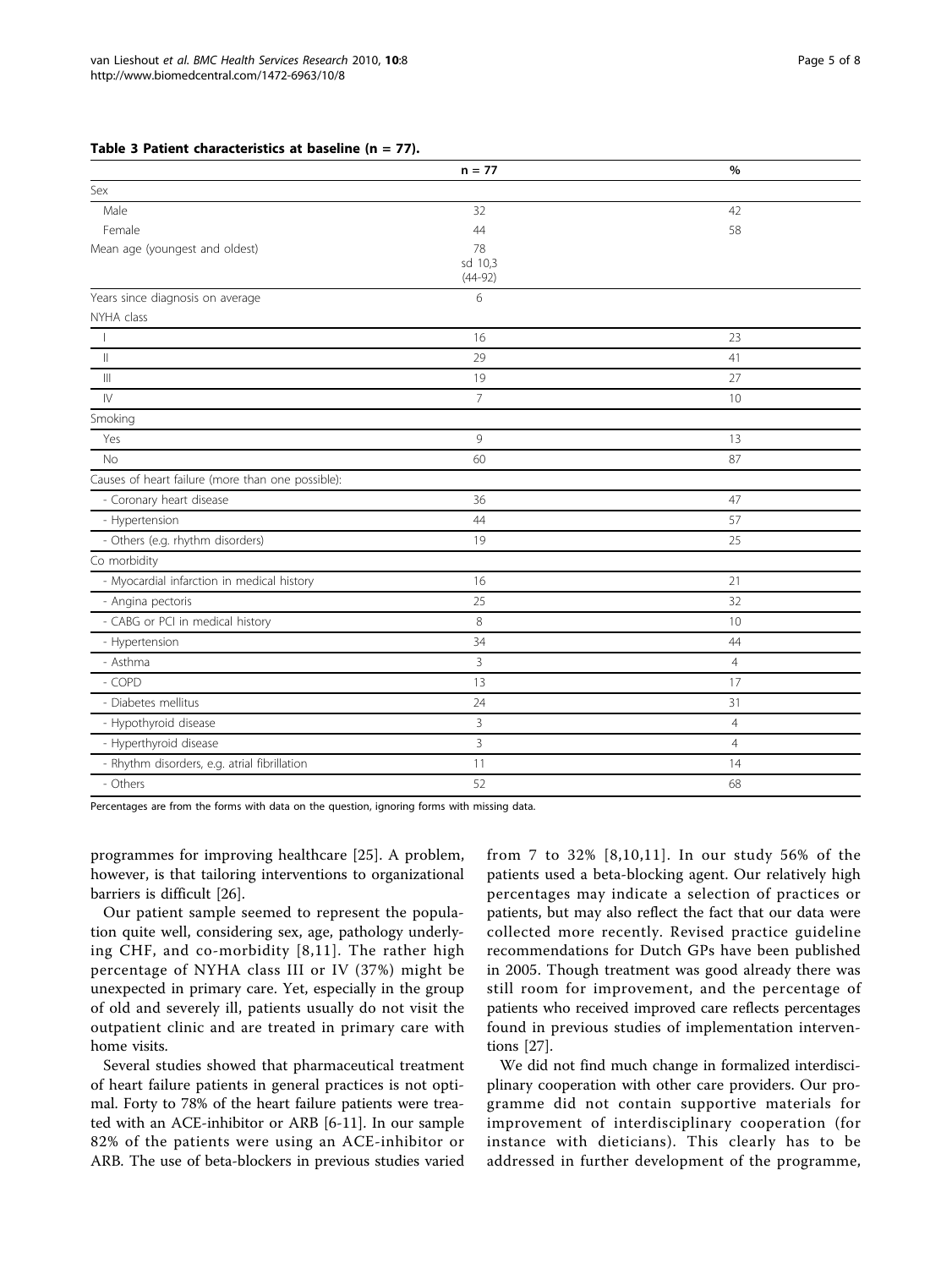| <b>Baseline scores</b> |    | Patients with changes since baseline |                |
|------------------------|----|--------------------------------------|----------------|
| $n = 77$               | %  | $n = 77$                             | %              |
|                        |    |                                      |                |
| 6                      | 8  | $\overline{4}$                       | 5              |
| 39                     | 51 | 17                                   | 22             |
| 18                     | 23 | 28                                   | 36             |
| 72                     | 94 | 3                                    | $\overline{4}$ |
|                        |    |                                      |                |
| 63                     | 82 | $\overline{4}$                       | 5              |
| 58                     | 75 | 3 <sup>1</sup>                       | 4              |
| 43                     | 56 | 0 <sup>1</sup>                       | $\mathbf{0}$   |
| 15                     | 19 | $\mathbf{0}$                         | $\Omega$       |
| 5                      | 6  | $\Omega$                             | $\Omega$       |
|                        |    |                                      |                |

<span id="page-5-0"></span>Table 4 Medical treatment at baseline and changes during the 6-month programme period.

 $1$  One patient on medication already had dosage adjustment according to the recommendations

following for instance a comprehensive tool with a list of tasks to make interdisciplinary cooperation agreement made by The Dutch Heart Foundation [[28\]](#page-7-0).

#### Strengths and weaknesses

We carefully developed a programme for improving primary care for CHF patients, and tested this in real practice. This is an important step in the development of effective interventions, which is often overlooked. A serious limitation of our study is the practice sample and the patient sample size. The sample of practices is nonrandom due to the low response rate, and the patient sample is small (77 patients included) because only 10 GPs sent back the registration forms. Generalizing results beyond the practices and patients studied is problematic, but for the purpose of this study this was regarded as acceptable.

The strength of our programme is the fact that it is multifaceted, addressing organizational and educational aspects with a variety of materials and visits. Especially, the patient registration form with an algorithm was guiding and very helpful.

## Implications for research, policy and practice

Some aspects of the programme can be improved, particularly regarding collaboration with other care providers, making use of existing materials. Our programme was entirely focussed on treatment; medical education on the diagnostic work up could serve as a starting point for a kick off of the programme. The programme held many elements. A barrier analysis in each participating practice could identify the need for specific elements and form the basis of a tailored made intervention. Within one region other disciplines could

be invited to participate, reinforcing treatment in primary care in general. Also, cooperation with cardiologists could be enforced with local agreement meetings on diagnostic procedures, referral and referring back to primary care, and shared care. In such a new approach the programme should be evaluated again. Then, the major challenge is to make the programme available for larger groups of primary care practices. The programme could gain strength with a more regional approach, which would give opportunities for cooperation especially when functioning regional organisations or structures are available.

#### Conclusion

A feasible and promising programme for improving primary care for patients with CHF is now available. Its effectiveness needs to be tested in a larger study after making programme adjustments taking advantage of the lessons learned in this pilot study. Further implementation of the programme could be organized on a regional level. Extra attention should be paid to cooperation with other disciplines and to making use of existing structures within these regions.

#### Acknowledgements

We would like to thank all voluntarily participating general practitioners and their practice staff members. Furthermore we thank the practice visitor and the study assistant. We thank Robuust, a cooperation bond of regional supportive structures for primary care, for a grant to conduct the pilot study. Sanne van Lieshout provided language advice.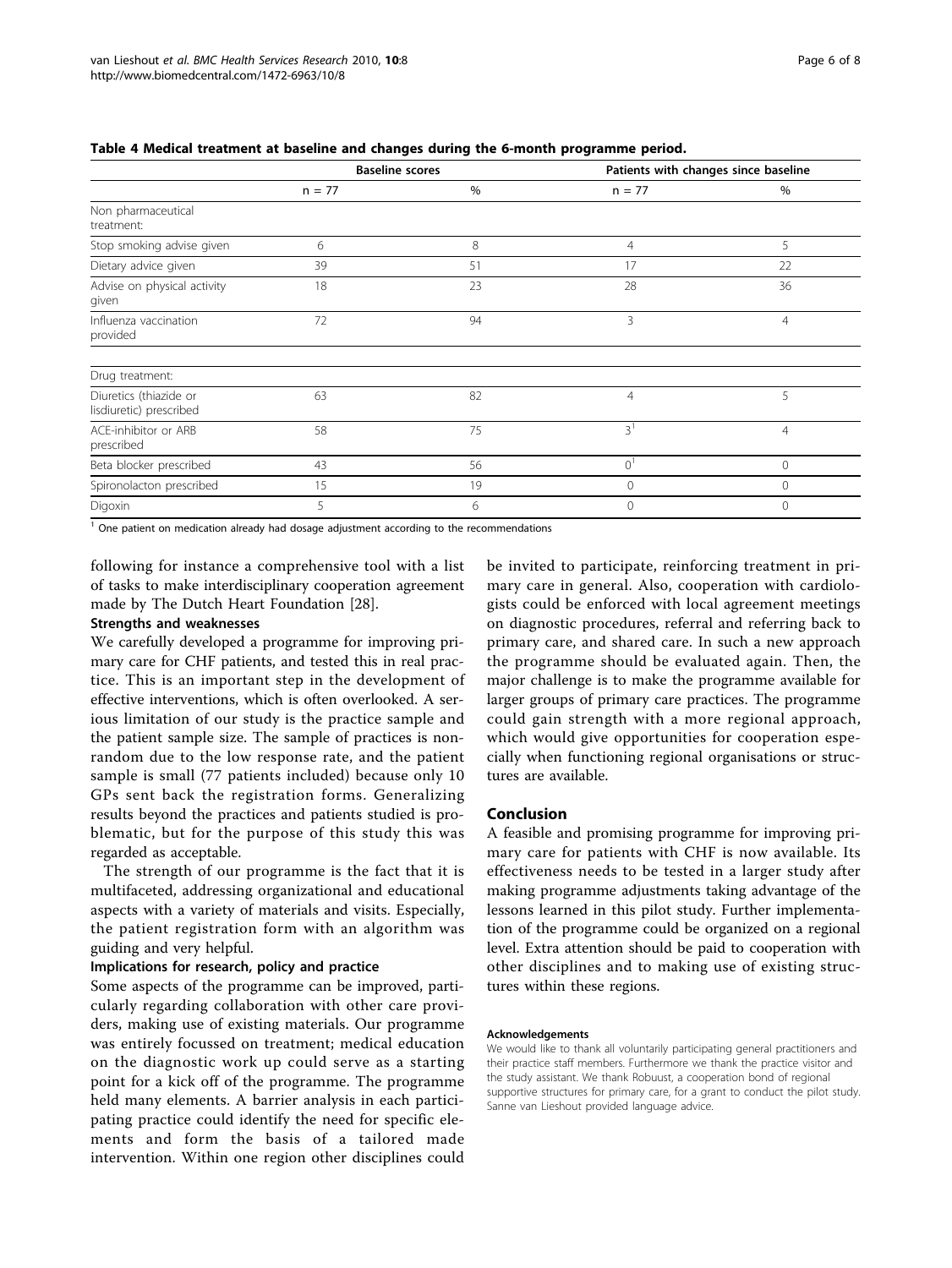#### <span id="page-6-0"></span>Authors' contributions

JvL contributed to the conception and design of the study, to the development of the implementation materials, to the realization of the study, the data collection and analysis, and drafted and revised the manuscript. MW contributed to the conception and design of the study, to the development of the implementation materials, and revised the manuscript critically for important intellectual content. RG revised the manuscript critically for important intellectual content. All authors read and approved the final manuscript.

#### Competing interests

The authors declare that they have no competing interests.

#### Received: 6 July 2009

### Accepted: 8 January 2010 Published: 8 January 2010

#### References

- Mosterd A, Hoes AW: Clinical epidemiology of heart failure. Heart 2007, 93:1137-1146.
- 2. Mosterd A, Hoes AW, de Bruyne MC, Deckers JW, Linker DT, Hofman A, Grobbee DE: Prevalence of heart failure and left ventricular dysfunction in the general population; The Rotterdam Study. Eur Heart J 1999, 20:447-455.
- 3. Hartfalen. Omvang van het probleem. Hoe vaak komt hartfalen voor en hoeveel mensen sterven eraan. http://www.rivm.nl/vtv/object\_document/ o1647n17965.html, Accessed 1-7-2009.
- 4. Task Force for Diagnosis and Treatment of Acute and Chronic Heart Failure 2008 of European Society of Cardiology, Dickstein K, Cohen-Solal A, Filippatos G, McMurray JJ, Ponikowski P, Poole-Wilson PA, Strömberg A, van Veldhuisen DJ, Atar D, Hoes AW, Keren A, Mebazaa A, Nieminen M, Priori SG, Swedberg K, ESC Committee for Practice Guidelines, Vahanian A, Camm J, De Caterina R, Dean V, Dickstein K, Filippatos G, Funck-Brentano C, Hellemans I, Kristensen SD, McGregor K, Sechtem U, Silber S, Tendera M, Widimsky P, Zamorano JL: ESC Guidelines for the diagnosis and treatment of acute and chronic heart failure 2008: the Task Force for the Diagnosis and Treatment of Acute and Chronic Heart Failure 2008 of the European Society of Cardiology. Developed in collaboration with the Heart Failure Association of the ESC (HFA) and endorsed by the European Society of Intensive Care Medicine (ESICM). Eur Heart J 2008, 29:2388-2442.
- 5. Hunt SA, Abraham WT, Chin MH, Feldman AM, Francis GS, Ganiats TG, Jessup M, Konstam MA, Mancini DM, Michl K, Oates JA, Rahko PS, Silver MA, Stevenson LW, Yancy CW, Antman EM, Smith SC Jr, Adams CD, Anderson JL, Faxon DP, Fuster V, Halperin JL, Hiratzka LF, Jacobs AK, Nishimura R, Ornato JP, Page RL, Riegel B, American College of Cardiology; American Heart Association Task Force on Practice Guidelines; American College of Chest Physicians; International Society for Heart and Lung Transplantation; Heart Rhythm Society: ACC/AHA 2005 Guideline Update for the Diagnosis and Management of Chronic Heart Failure in the Adult: a report of the American College of Cardiology/American Heart Association Task Force on Practice Guidelines (Writing Committee to Update the 2001 Guidelines for the Evaluation and Management of Heart Failure): developed in collaboration with the American College of Chest Physicians and the International Society for Heart and Lung Transplantation: endorsed by the Heart Rhythm Society. Circulation 2005, 20:e154-235.
- Kasje WN, Denig P, Stewart RE, de Graeff PA, Haaijer-Ruskamp FM: An educational programme for peer review groups to improve treatment of chronic heart failure and diabetes mellitus type 2 in general practice. J Eval Clin Pract 2006, 12:613-621.
- 7. Kasje WN, Denig P, de Graeff PA, Haaijer-Ruskamp FM: Perceived barriers for treatment of chronic heart failure in general practice; are they affecting performance?. BMC Fam Pract 2005, 6:19.
- 8. Bongers FJ, Schellevis FG, Bakx C, Bosch van den WJ, Zee van der J: Treatment of heart failure in Dutch general practice. BMC Fam Pract 2006, 7:40.
- 9. Majeed A, Williams J, de Lusignan S, Chan T: Management of heart failure in primary care after implementation of the National Service Framework

for Coronary Heart Disease: a cross-sectional study. Public Health 2005, 119:105-111.

- 10. Ceia F, Fonseca C, Mota T, Morais H, Matias F, Costa C, Oliveira AG: Aetiology, comorbidity and drug therapy of chronic heart failure in the real world: the EPICA substudy. Eur J Heart Fail 2004, 6:801-806.
- 11. Rutten FH, Grobbee DE, Hoes AW: Differences between general practitioners and cardiologists in diagnosis and management of heart failure: a survey in every-day practice. Eur J Heart Fail 2003, 5:337-344.
- 12. Jaarsma T, Strömberg A, De Geest S, Fridlund B, Heikkila J, Mårtensson J, Moons P, Scholte op Reimer W, Smith K, Stewart S, Thompson DR: Heart failure management programmes in Europe. Eur J Cardiovasc Nurs 2006, 5:197-205.
- 13. Grimshaw JM, Thomas RE, MacLennan G, Fraser C, Ramsay CR, Vale L, Whitty P, Eccles MP, Matowe L, Shirran L, Wensing M, Dijkstra R, Donaldson C: Effectiveness and efficiency of guideline dissemination and implementation strategies. Health Technol Assess 2004, 8:iii-iv, 1-72.
- 14. Bongers FJM, Bakx JC, Heesakkers WHJ, Lisdonk Van de EH: De patiënt met hartfalen in de huisartspraktijk. Hart Bull 2003, 34:4-7.
- 15. Bosch M, Weijden van der T, Grol R, Schers H, Akkermans R, Niessen L, Wensing M: Structured chronic primary care and health-related quality of life in chronic heart failure. BMC Health Serv Res 2009, 19:104.
- 16. Rutten FH, Walma EP, Kruizinga GI, Bakx HCA, Van Lieshout J: NHG-Standaard Hartfalen, eerste herziening. Huisarts Wet 2005, 48:64-76.
- 17. Phillips CO, Singa RM, Rubin HR, Jaarsma T: Complexity of program and clinical outcomes of heart failure disease management incorporating specialist nurse-led heart failure clinics. A meta-regression analysis. Eur J Heart Fail 2005, 7:333-341.
- 18. Jaarsma T, Wal van der MH, Lesman-Leegte I, Luttik ML, Hogenhuis J, Veeger NJ, Sanderman R, Hoes AW, van Gilst WH, Lok DJ, Dunselman PH, Tijssen JG, Hillege HL, van Veldhuisen DJ: Coordinating Study Evaluating Outcomes of Advising and Counseling in Heart Failure (COACH) Investigators: Effect of moderate or intensive disease management program on outcome in patients with heart failure: Coordinating Study Evaluating Outcomes of Advising and Counseling in Heart Failure (COACH). Arch Intern Med 2008, 168:316-324.
- 19. Whellan DJ, Hasselblad V, Peterson E, O'Connor CM, Schulman KA: Metaanalysis and review of heart failure disease management randomized controlled clinical trials. Am Heart J 2005, 149:722-729.
- 20. Khunti K, Stone M, Paul S, Baines J, Gisborne L, Farooqi A, Luan X, Squire I: Disease management programme for secondary prevention of coronary heart disease and heart failure in primary care: a cluster randomised controlled trial. Heart 2007, 93:1398-1405.
- 21. Mårtensson J, Strömberg A, Dahlström U, Karlsson JE, Fridlund B: Patients with heart failure in primary health care: effects of a nurse-led intervention on health-related quality of life and depression. Eur J Heart Fail 2005, 7:393-403.
- 22. Subramanian U, Fihn SD, Weinberger M, Plue L, Smith FE, Udris EM, McDonell MB, Eckert GJ, Temkit M, Zhou XH, Chen L, Tierney WM: A controlled trial of including symptom data in computer-based care suggestions for managing patients with chronic heart failure. Am J Med 2004, 116:375-384.
- 23. Tierney WM, Overhage JM, Murray MD, Harris LE, Zhou XH, Eckert GJ, Smith FE, Nienaber N, McDonald CJ, Wolinsky FD: Effects of computerized guidelines for managing heart disease in primary care. J Gen Intern Med 2003, 18:967-976.
- 24. Pearl A, Wright SP, Gamble GD, Muncaster S, Walsh HJ, Sharpe N, Doughty RN: The effect of an integrated care approach for heart failure on general practice. Fam Pract 2003, 20:642-645.
- 25. Grol R, Grimshaw J: From best evidence to best practice: effective implementation of change in patients' care. Lancet 2003, 362:1225-1230.
- 26. Bosch M, Weijden van der T, Wensing M, Grol R: Tailoring quality improvement interventions to identified barriers: a multiple case analysis. J Eval Clin Pract 2007, 13:161-168.
- 27. Grimshaw J, Eccles M, Thomas R, MacLennan G, Ramsay C, Fraser C, Vale L: Toward evidence-based quality improvement. Evidence (and its limitations) of the effectiveness of guideline dissemination and implementation strategies 1966-1998. J Gen Intern Med 2006, 21(Suppl 2): S14-20.